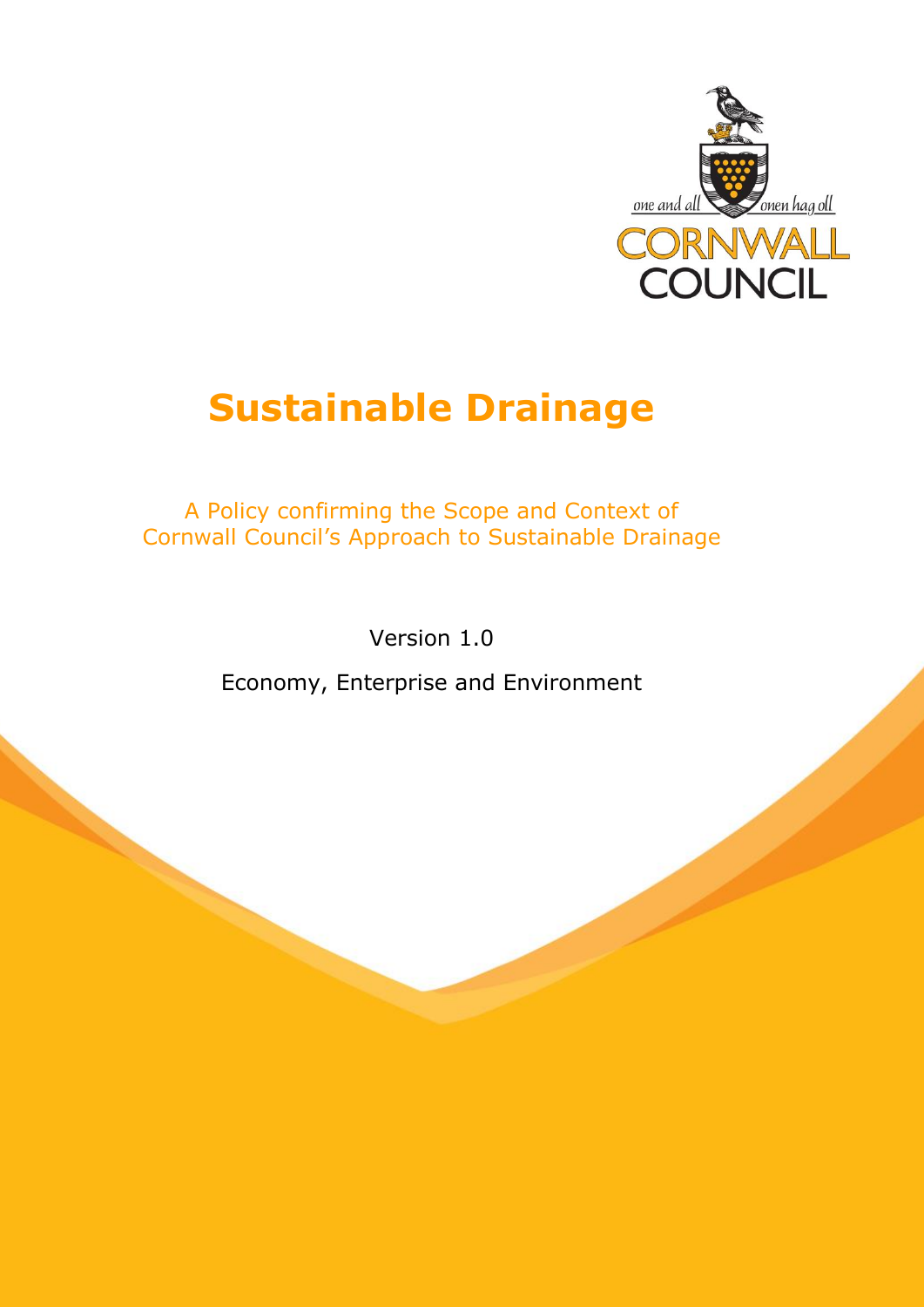| <b>Current Document Status</b> |                                                                     |                                            |                             |  |  |  |  |
|--------------------------------|---------------------------------------------------------------------|--------------------------------------------|-----------------------------|--|--|--|--|
| <b>Version</b>                 | <b>Approving body</b><br>Cabinet.<br>1.0                            |                                            |                             |  |  |  |  |
| <b>Date</b>                    | 11 July 2016                                                        | Date of formal approval<br>(if applicable) | Insert date (if applicable) |  |  |  |  |
| <b>Responsible</b><br>officer  | AJ Stevenson -<br>Highways and<br>Drainage Manager                  | <b>Review date</b>                         | 2 years from approval       |  |  |  |  |
| Location                       | Insert file location or web address where document can be accessed. |                                            |                             |  |  |  |  |
| <b>Version History</b>         |                                                                     |                                            |                             |  |  |  |  |
| Date                           | <b>Version</b>                                                      | Author/Editor                              | <b>Comments</b>             |  |  |  |  |
| 28 <sup>th</sup> June 2016     | 1.0                                                                 | AJS                                        | New document                |  |  |  |  |

| <b>Equality Impact Assessment Record</b>   |                                           |                   |                                                   |                                                            |                        |                                            |  |
|--------------------------------------------|-------------------------------------------|-------------------|---------------------------------------------------|------------------------------------------------------------|------------------------|--------------------------------------------|--|
| <b>Date</b>                                | <b>Type of</b><br>assessment<br>conducted |                   | Stage/level<br>completed<br>(where<br>applicable) | <b>Summary of</b><br>actions<br>taken<br>decisions<br>made | <b>Completed</b><br>by | Impact<br><b>Assessment</b><br>review date |  |
|                                            |                                           |                   |                                                   |                                                            |                        |                                            |  |
| <b>Corporate Quality Assessment Record</b> |                                           |                   |                                                   |                                                            |                        |                                            |  |
| <b>Date</b>                                |                                           | Insert date       |                                                   |                                                            |                        |                                            |  |
| <b>Completed by</b>                        |                                           | Insert name $(s)$ |                                                   |                                                            |                        |                                            |  |

| Document retention        |                                                    |
|---------------------------|----------------------------------------------------|
| Document retention period | <b>E.g.</b> 5 years in hard and electronic copies. |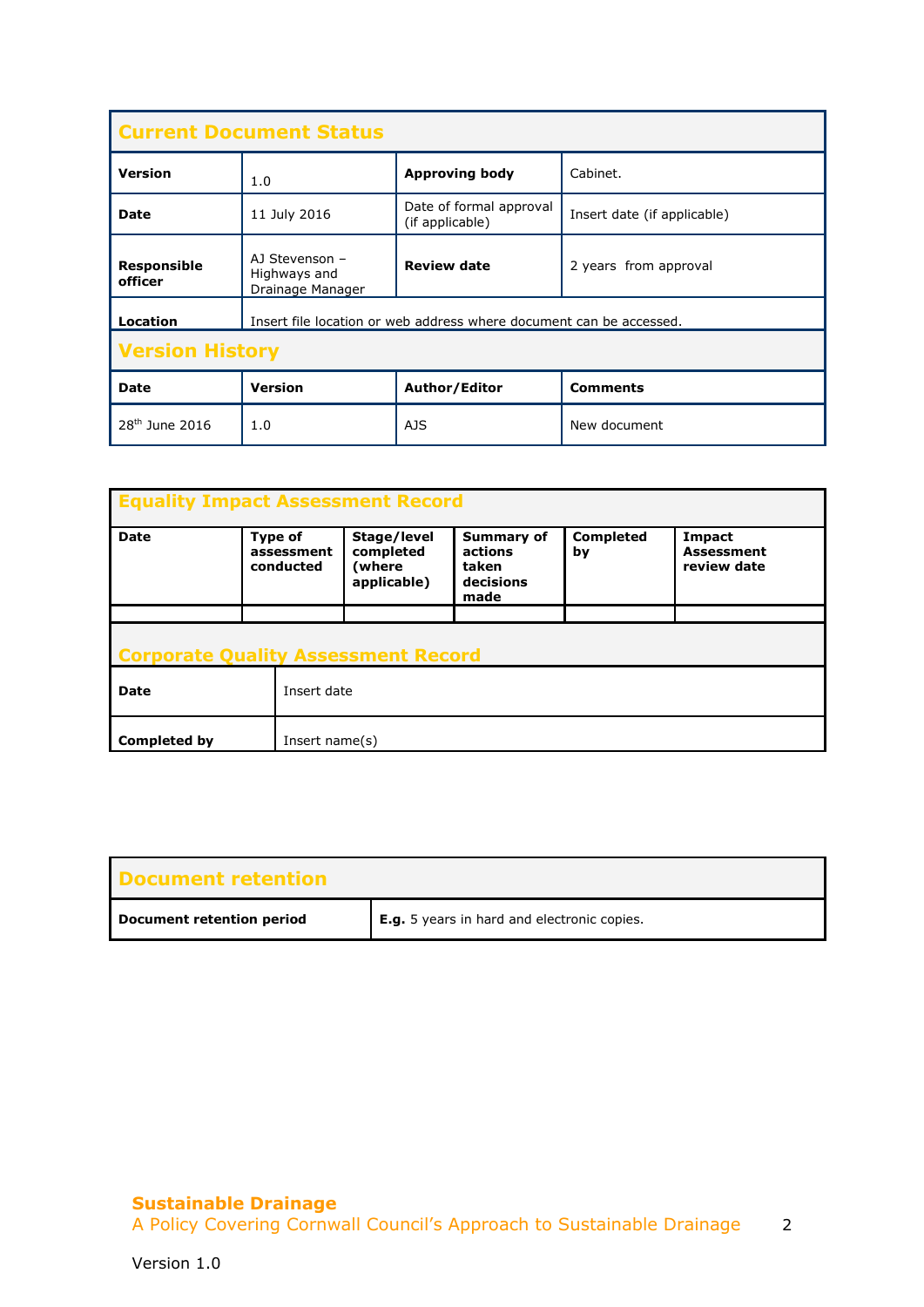#### **Contents**

| <b>INTRODUCTION</b>                | 4 |
|------------------------------------|---|
| PURPOSE AND AIMS OF THIS POLICY    | 5 |
| <b>SCOPE</b>                       | 5 |
| <b>POLICY STATEMENT</b>            | 6 |
| <b>POLICY DETAIL</b>               | 6 |
| <b>CONSULTATION AND ENGAGEMENT</b> | 8 |
| PERFORMANCE AND RISK MANAGEMENT    | 9 |
| <b>COMMUNICATING THE POLICY</b>    | 9 |
| <b>BREACHES AND NON-COMPLIANCE</b> | 9 |
| <b>INFORMATION AND TRAINING</b>    | 9 |
| <b>EVALUATION AND REVIEW</b>       | 9 |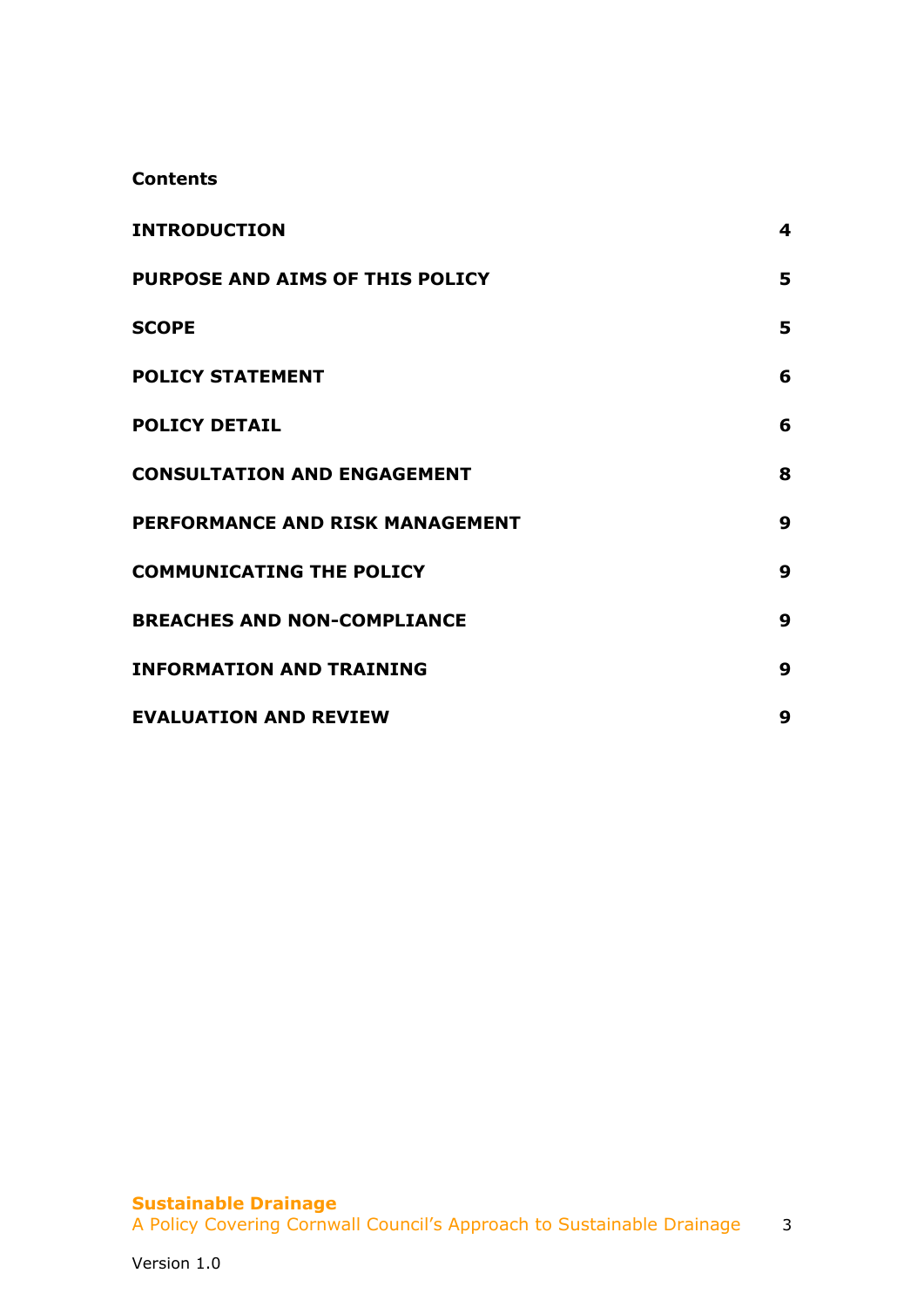## <span id="page-3-0"></span>**Introduction**

This policy has been produced to clarify the Council's position with regard to sustainable drainage, following the partial enactment of the Flood and Water Management Act (F&WMA) in April 2010. Schedule 3 of the Act gave Lead Local Flood Authorities (LLFA) powers to approve, adopt and maintain sustainable drainage systems defined by the Act, and to enforce for noncompliance.

In December 2014, following consultation, the Secretary of State for Communities and Local Government announced that Schedule 3 would not be enacted. Instead planning applications with sustainable drainage implications would be dealt with by strengthening existing planning policy. The ministerial statement stated that the Local Planning Authority (LPA) was to:

#### *"ensure that sustainable drainage systems for the management of run-off are put in place, unless demonstrated to be inappropriate"*

This change took effect in April 2015 and required that sustainable drainage systems (SuDS) should be considered for all major developments, 10 dwellings or more (including static and mobile home sites); or equivalent non-residential or mixed development (including renewable energy sites. At the same time the Council, in its role as the LLFA, became a statutory consultee for major development proposals and developments within Critical Drainage Areas (CDAs).

The LLFA positively encourages the use of sustainable techniques, but requires that they are properly designed and are fit for purpose, are correctly maintained and are compliant with national standards and guidance.

This policy clarifies the Council's aspirations in relation to sustainable drainage systems in light of the Government decision not to enact Schedule 3 of the F&WMA.

The Sustainable Drainage policy embraces existing and emerging planning and environmental strategies and policies including the Environmental Growth Strategy.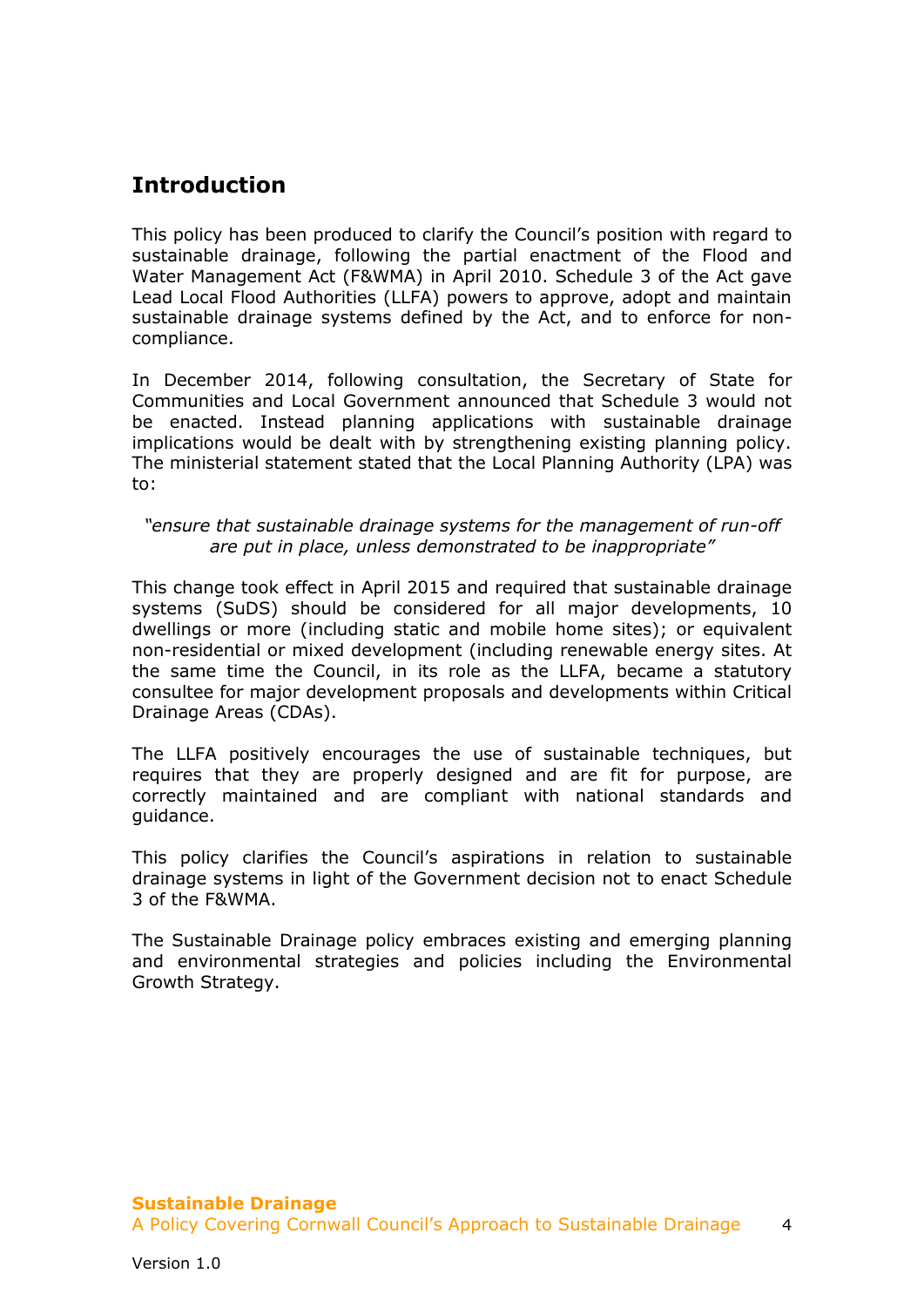## <span id="page-4-0"></span>**Purpose and Aims of this Policy**

Cornwall Council has objectives for better environment, improved health and wellbeing and the provision of resilient, safe communities and the provision of affordable housing to meet local needs.

The Cornwall Local Plan and Cornwall Design Guide promote sustainable development objectives. Central to these aims and objectives is the need to provide adequate and appropriate management of sustainable drainage systems.

This policy sets out Cornwall's LLFA's approach to sustainable drainage and aims to clarify what is appropriate in Cornwall.

For the purposes of this policy a drainage system means a system designed to receive rainwater with the exception of:

- Public sewer (combined or foul)
- Watercourse

For the purposes of this policy a waterbody is a body of water forming a physiographical feature, for example a sea or a reservoir.

Reference to a system shall include:

- Any part of an existing or proposed structure
- Any feature or aspect of a design that is intended to receive or facilitate the receipt of rainwater
- Public sewer has the meaning given by Section 219 (1) of the Water Industry Act 1991
- Watercourse has the meaning given by Section 72 (1) of the Land Drainage Act 1991

Reference to sustainable drainage means managing rainwater (including snow and other precipitation) with the aim of:

- Reducing damage from flooding
- Improving water quality
- Protecting and improving the environment
- Protecting health and safety, and
- Ensuring the stability and durability of drainage systems.

## <span id="page-4-1"></span>**Scope**

This policy is applicable to proposed sustainable drainage systems within Cornwall.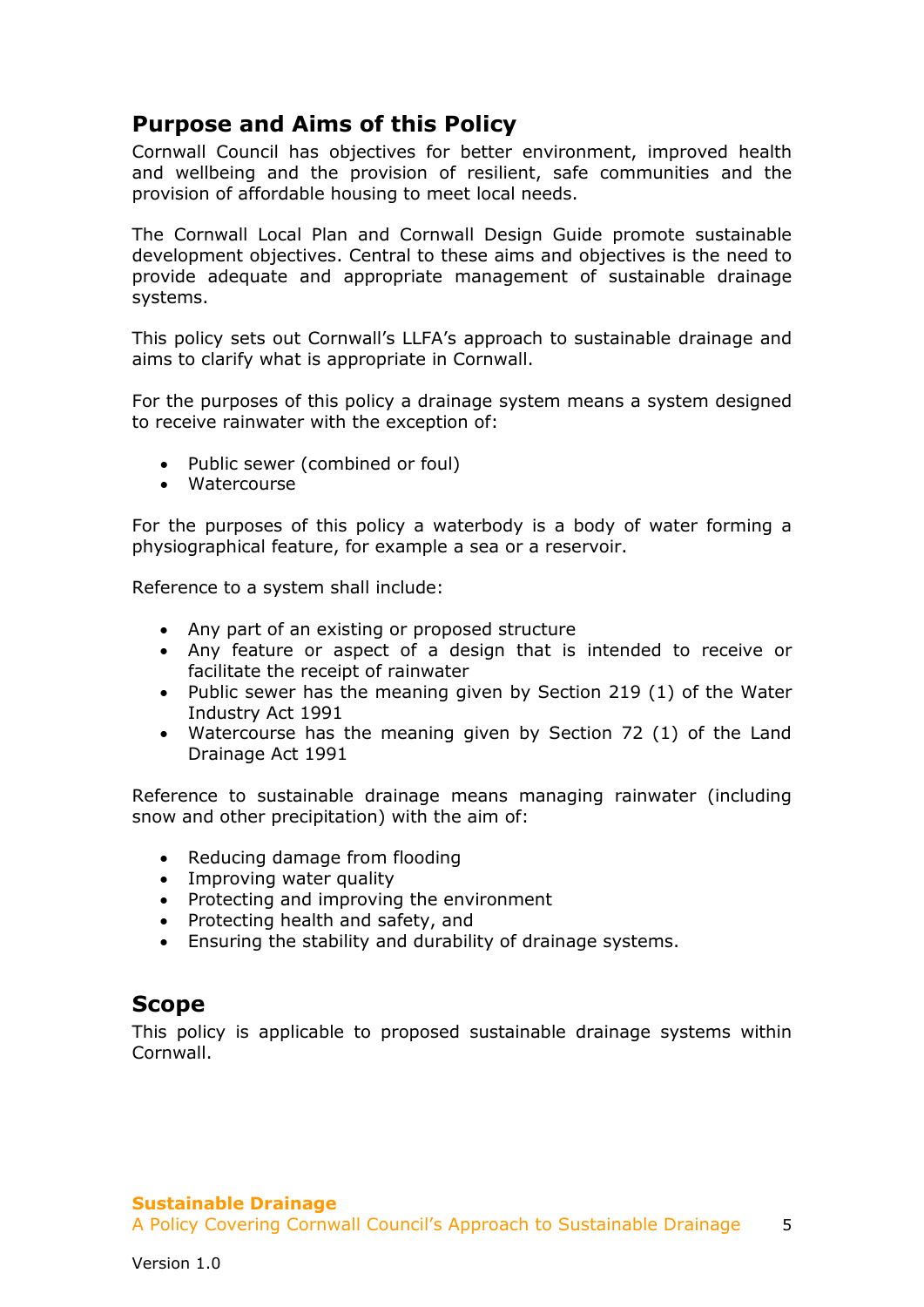# <span id="page-5-0"></span>**Policy Statement**

In its role as statutory consultee to the planning process the LLFA assesses sustainable drainage proposals to ensure that these are fit for purpose and compliant with national standards and guidance.

# <span id="page-5-1"></span>**Policy Detail**

The LLFA seeks drainage solutions that reflect and address local circumstances and requirements. Consideration of Sustainable drainage systems (SuDS) are required for all development proposals. Only in exceptional circumstances will developments be accepted without the provision of SuDS. The LLFA's requirement is that drainage systems are designed in accordance with The SuDS Manual (CIRIA C753) national standards and technical guidance found on the Councils website.

The Environment Agency has notified the Council of Critical Drainage Areas (CDA's), defined as areas within Flood Zone 1 that have critical drainage problems. Flood Zone 1 is land assessed by the Environment Agency (EA) as having a less than 1 in 1,000 annual probability of river or sea flooding  $(<0.1\%)$ .

In CDA's and non-Critical Drainage Areas with known drainage and flooding issues, stricter regulations than those suggested by CIRIA C753 can be applied. This is to ensure that development has a positive, rather than neutral, impact on flood risk.

The Sustainable Drainage Guidance for Cornwall provides information for planning applicants, designers and those implementing sustainable drainage systems in Cornwall. As a statutory consultee the LLFA provides technical advice to the LPA and reviews and assesses sustainable drainage proposals in accordance with the following legislation and guidance:

- The Land Drainage Act (1991)
- Highways Act (1980)
- Town and Country Planning Act (1990)
- Water Industry Act (1991)
- Floods and Water Management Act (April 2010)
- DCLG National Planning Policy Framework (March 2012)
- DCLG Technical Guidance to the National Planning Policy Framework (March 2012)
- CC Highway Adoption Policy (March 2012)
- CC Highway Drainage Standards (Feb 2013)
- DEFRA Sustainable Drainage Systems Non-Statutory Technical Standards for Sustainable Drainage Systems (March 2015)
- EA Critical Drainage Areas (July 2015)
- CIRIA 753 The SuDS Manual (2015)
- CC Cornwall Strategic Flood Risk Assessment (Dec 2015)
- Sustainable Drainage Guidance for Cornwall (2016)

#### **Sustainable Drainage**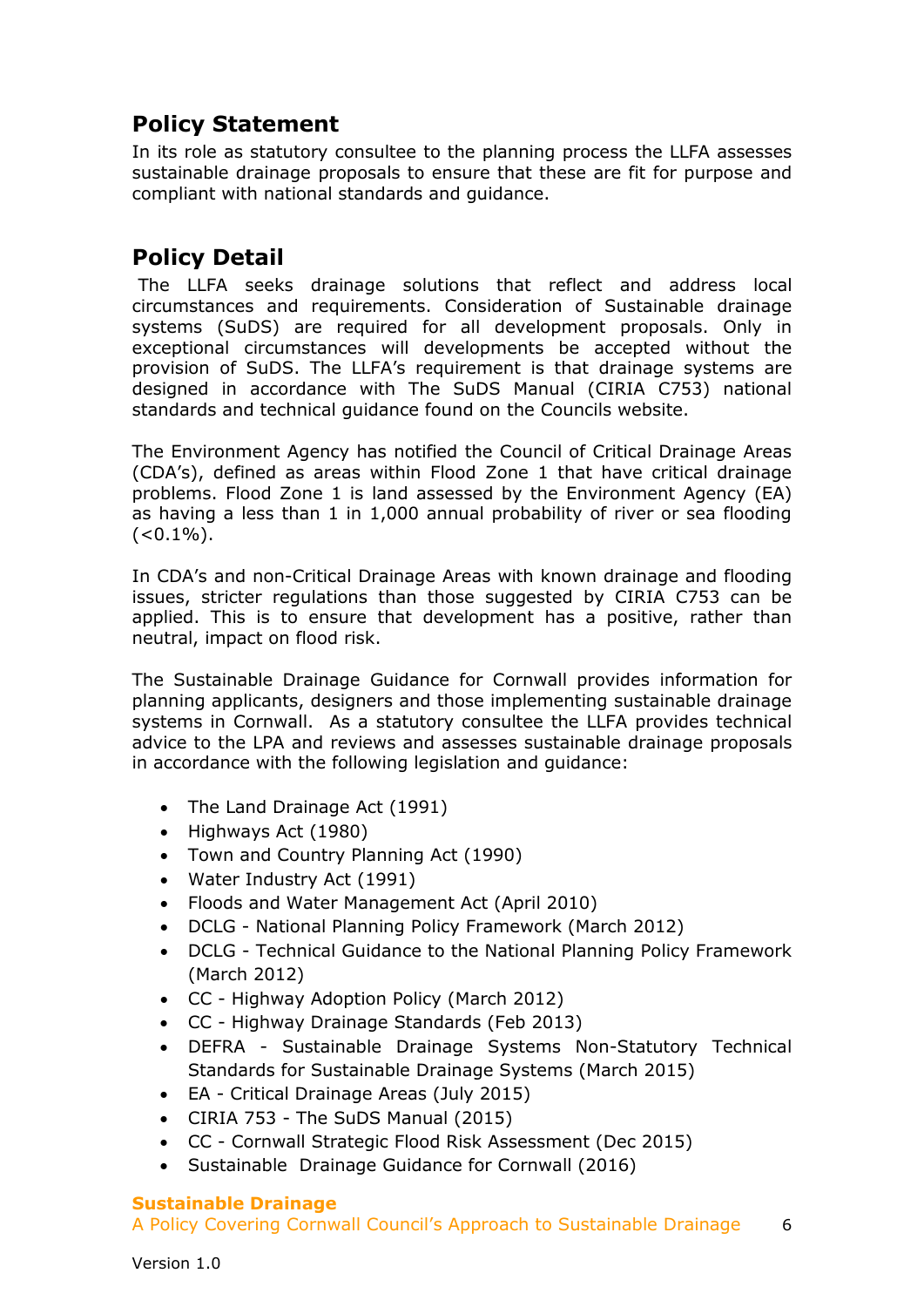- EA Flood Mapping for Planning
- CC Cornwall Sustainable Management Plans
- CC Cornwall Local Plan
- CC Environmental Growth Strategy
- Emerging Strategies and Policies

The above list is not exclusive and consideration will be given to emerging guidance and legislation.

The LLFA will also offer pre-application advice (on a cost-recovery basis) to applicants, developers and consultants if a Planning Performance Agreements (PPA) is in place.

The sustainable drainage requirements for new developments are that:

- 1. Sustainable drainage for the site should be designed to meet the sustainable drainage systems requirements.
- 2. The drainage scheme shall reduce overall surface water run-off volumes leaving the site, control the rate of flow and improve water quality, by the management and reduction of silt and debris, before it joins any watercourse or other receiving body.
- 3. The sustainable drainage system will aim to hold water on the site, ensuring that it is released to surrounding watercourses at an equal, or slower, rate than was the case prior to development.
- 4. Water storage areas should be designed and integrated into the development with drainage, recreation, biodiversity and amenity value.
- 5. Sustainable drainage scheme must be capable of reducing the downstream flood risk associated with storm events as well as normal rainfall events. All flood mitigation measures must make allowance for the forecast effects of climate change.
- 6. The LLFA will require more robust measures within Critical Drainage Areas and locations of known flood risk and drainage issues, than those suggested by The SuDS Manual C753. Surface water drainage systems must ensure that development has a positive, rather than just neutral, impact on flood risk. Flood risk is defined by the NPPF as:
	- *"areas at risk of flooding" means land within Flood Zones 2 and 3; or land within Flood Zone 1 which has critical drainage problems and which has been notified to the local planning authority by the Environment Agency;*
	- *"flood risk" means risk from all sources of flooding including from rivers and the sea, directly from rainfall on the ground*

#### **Sustainable Drainage**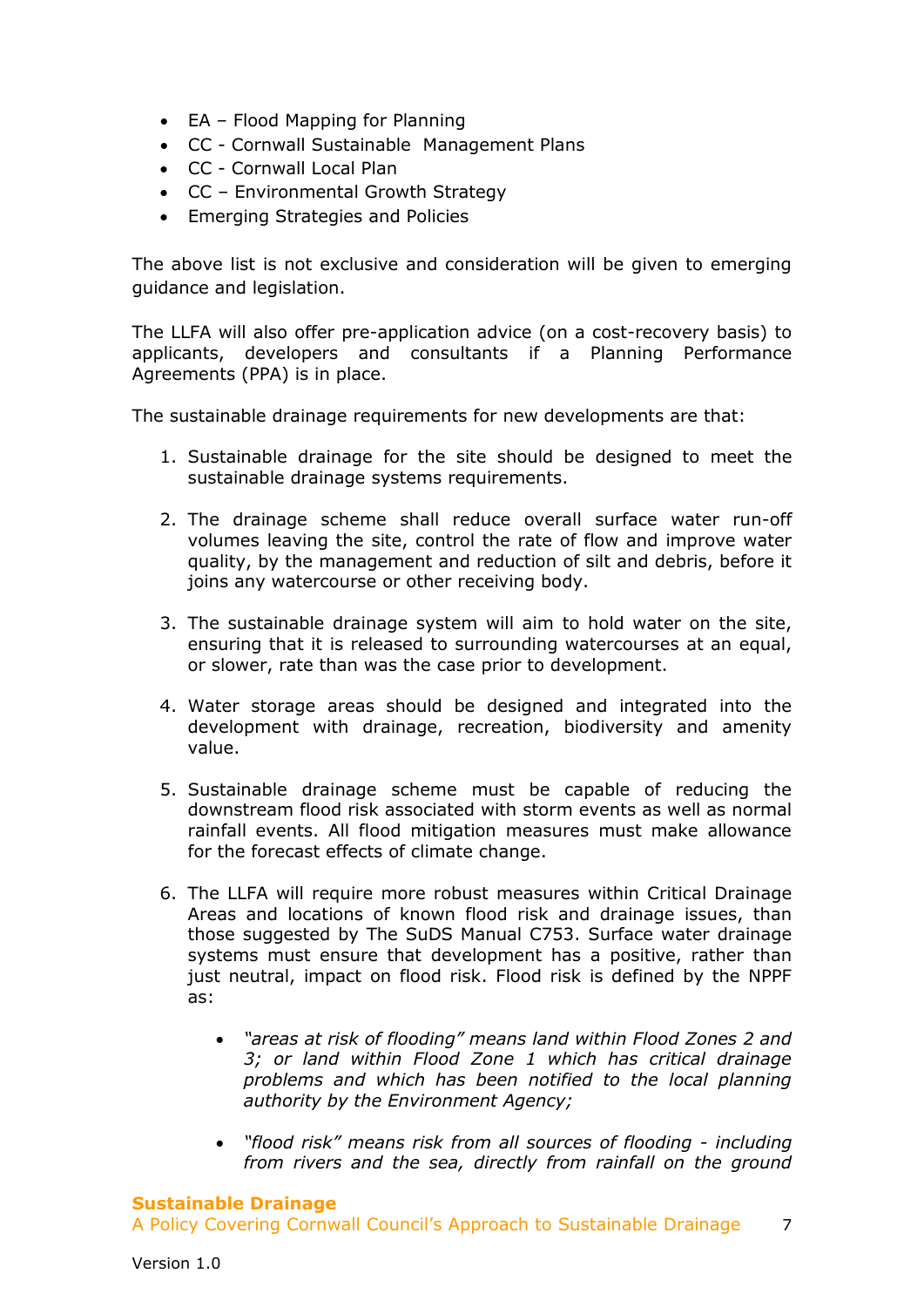*surface and rising groundwater, overwhelmed sewers and drainage systems, and from reservoirs, canals and lakes and other artificial sources.* 

The LLFA will seek the implementation of additional surface water management measures and increased factors of safety.

- 7. Flow exceedance routes, both within and off the development site, must be identified and where practicable such flows should be managed within the site. Where flows leave the site, consideration must be given to effects of surface water on adjacent property, land and infrastructure.
- 8. Without the enactment of Schedule 3 of the F&WMA, the LLFA has no obligation to inspect, maintain, manage or adopt private sustainable drainage systems.
- 9. The LLFA may inspect surface water drainage systems, if notified of a departure from the approved scheme by the LPA and/or if it is suspected that the drainage scheme has not been constructed in accordance with the approved scheme, and/or the constructed systems poses a potential flood risk.
- 10.The Council will only adopt sustainable systems and infrastructure constructed for the sole purpose of discharging and managing surface water from the adopted highway following technical approval by the Councils Highways Adoption Team and as set out in the Highways Infrastructure Adoptions Policy
- 11.The LLFA will not support development until the developer has provided sufficient sustainable drainage management and maintenance details. The developer must provide evidence of the management and maintenance arrangements for all sustainable drainage systems, features, waterbodies, watercourses and flow exceedance routes within and associated with the site for the lifetime of the development.
- 12.It is advisable for Sustainable drainage strategies to be agreed prior to determination of each planning application. Where satisfactory drainage solutions cannot be agreed the LLFA may object to the proposed development through the planning process.

## <span id="page-7-0"></span>**Consultation and Engagement**

In drafting this policy the LLFA has engaged with the Private Developers Forum, Development Management and the Environment Agency, taking note addressing issues and concerns raised. The Portfolio Holders for Planning and Recreation, and Transportation and Highways have also been consulted.

#### **Sustainable Drainage**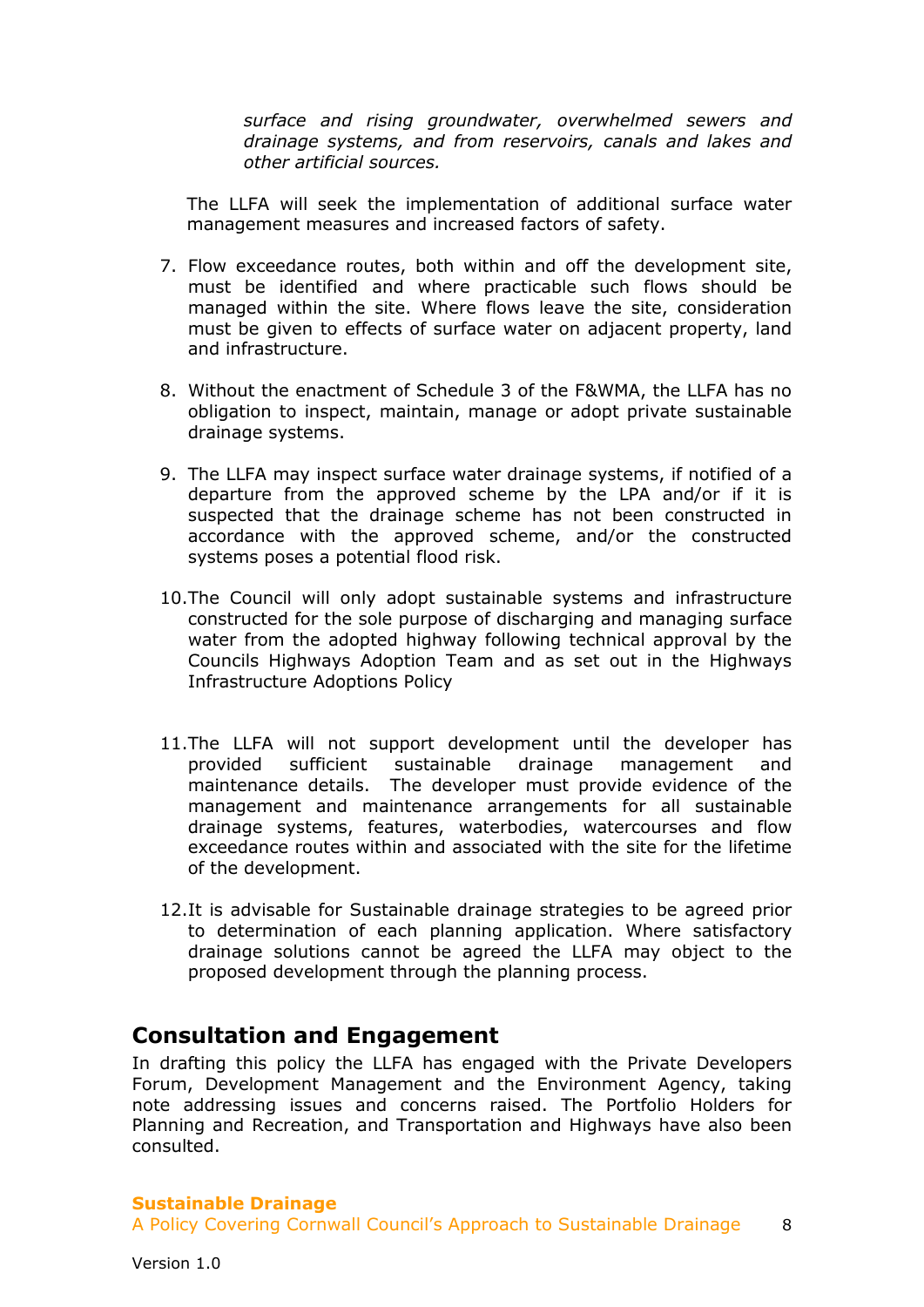## <span id="page-8-0"></span>**Performance and Risk Management**

The assessment of sustainable drainage systems design and operation has been undertaken for many years. In drafting this policy the LLFA has taken account of potential sustainable drainage issues associated with new development and proposed measures to manage the performance and risks associated with these systems.

The effectiveness and application of this policy will be regularly monitored as part of the ongoing management of the Economy, Enterprise and Environment Service and will be formally reviewed as part of the Economy, Enterprise and Environment Service plan.

## <span id="page-8-1"></span>**Communicating the Policy**

This policy will be made available on the Council's website as part of the suite of documents available to developers and other interested parties. Awareness of the policy will also occur by engaging with the Private Developers Forum and the Cornwall Housing Partnership. The Planning and Regeneration Service will also receive awareness training regarding the implications for planning applications.

## <span id="page-8-2"></span>**Breaches and Non-Compliance**

Non-compliance with this policy will leave potential householders, businesses and existing communities at risk of flooding.

## <span id="page-8-3"></span>**Information and Training**

Further information relating to this policy can be obtained from the LLFA based in Bodmin.

## <span id="page-8-4"></span>**Evaluation and Review**

This policy will be reviewed 2 years from initial implementation or in the event of Schedule 3 of the Floods and Water Management Act being enacted.

Prepared by

#### **Andy Stevenson**

Highways and Drainage Manager

28th June 2016

If you would like this information in another format please contact:

#### **Sustainable Drainage**